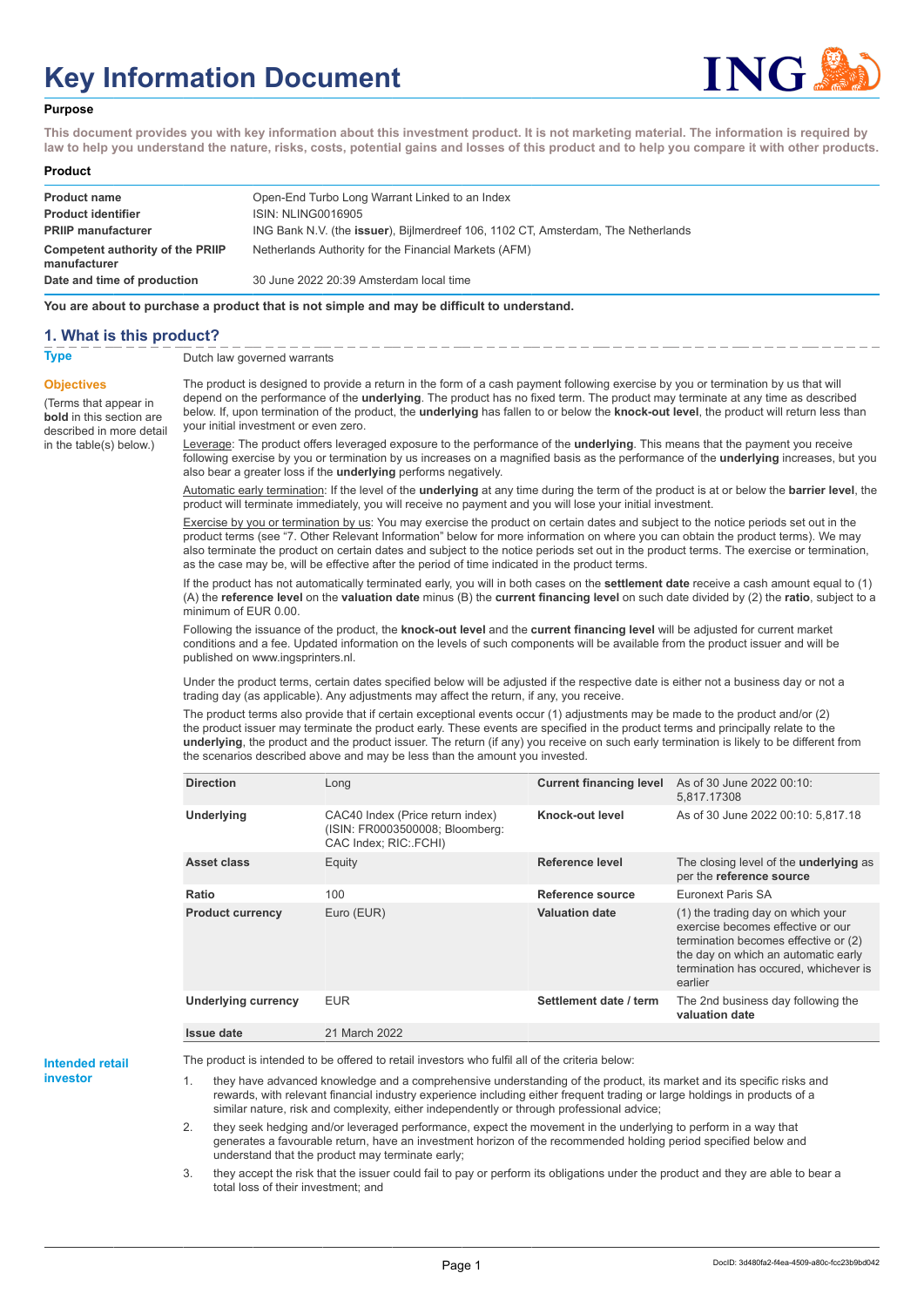4. they are willing to accept a level of risk to achieve potential returns that is consistent with the summary risk indicator shown below.

The product is not intended to be offered to retail clients who do not fulfil these criteria.

#### **2. What are the risks and what could I get in return?**

**Risk indicator**

**Performance scenarios**







**The risk indicator assumes you keep the product for 1 day. The actual risk can vary significantly if you cash in at an early or a later stage and you may get back less.**

The summary risk indicator is a guide to the level of risk of this product compared to other products. It shows how likely it is that the product will lose money because of movements in the markets or because we are not able to pay you.

We have classified this product as 7 out of 7, which is the highest risk class. This rates the potential losses from future performance at a very high level, and poor market conditions are very unlikely to impact our capacity to pay you.

**Be aware of currency risk:** If the currency of your account is different to the currency of this product, you will be exposed to the risk of suffering a loss as a result of the conversion of the currency of the product into the account currency. This risk is not considered in the indicator shown above.

**Be aware of currency risk:** If (i) the Underlying is traded in a different currency than EUR the unwind amount will be converted to EUR at the prevailing exchange rate which may result in a loss; or (ii) the currency of your account is different from the Currency of the product, you may be exposed to the risk of suffering a loss as a result of the conversion of the Currency of the product into the account currency. Risk (ii) above is not considered in the indicator shown above.

This product does not include any protection from future market performance so you could lose some or all of your investment. If we are not able to pay you what is owed, you could lose your entire investment.

For detailed information about all risks relating to the product please refer to the risk sections of the prospectus and any supplements thereto as specified in the section "7. Other relevant information" below.

**Market developments in the future cannot be accurately predicted. The scenarios shown are only an indication of some of the possible outcomes based on recent returns. Actual returns could be lower.**

*Investment: EUR 10,000*

| <b>Scenarios</b>           |                                                                           | 1 dav                          |  |
|----------------------------|---------------------------------------------------------------------------|--------------------------------|--|
|                            |                                                                           | (Recommended holding period)   |  |
| <b>Stress scenario</b>     | What you might get back after costs<br>Percentage return (not annualised) | <b>EUR 0.00</b><br>$-100.00\%$ |  |
| Unfavourable scenario      | What you might get back after costs<br>Percentage return (not annualised) | EUR 5,383.29<br>$-46.17\%$     |  |
| <b>Moderate scenario</b>   | What you might get back after costs<br>Percentage return (not annualised) | EUR 8.404.43<br>$-15.96\%$     |  |
| <b>Favourable scenario</b> | What you might get back after costs<br>Percentage return (not annualised) | EUR 11,245.91<br>12.46%        |  |

The average returns shown in the above table are not annualised, which means they may not be comparable to the average returns shown in other key information documents.

This table shows the money you could get back over the next day under different scenarios, assuming that you invest EUR 10,000.

The scenarios shown illustrate how your investment could perform. The recommended holding period for this product is less than one year. The figures are therefore not calculated on a per year basis, but for the recommended holding period. Figures in this section and "4. What are the costs?" are therefore not comparable with figures given for products with a recommended holding period of at least one year. The scenarios presented are an estimate of future performance based on evidence from the past on how the value of this investment varies, and are not an exact indicator. What you get will vary depending on how the market performs and how long you keep the product. The stress scenario shows what you might get back in extreme market circumstances, and it does not take into account the situation where we are not able to pay you.

This product cannot be easily cashed in. This means it is difficult to estimate how much you would get back if you cash in before the recommended holding period. You will either be unable to cash in early or you will have to pay high costs or make a large loss if you do so.

The figures shown include all the costs of the product itself, but may not include all the costs that you pay to your advisor or distributor. The figures do not take into account your personal tax situation, which may also affect how much you get back.

Buying this product holds that you think the level of the underlying will increase.

Your maximum loss would be that you will lose your investment.

## **3. What happens if ING Bank N.V. is unable to pay out?**

You are exposed to the risk that the issuer might be unable to meet its obligations in connection with the product for instance in the event of bankruptcy or an official directive for resolution action. This may materially adversely affect the value of the product and could lead to you losing some or all of your investment in the product. The product is not a deposit and as such is not covered by any deposit protection scheme.

# **4. What are the costs?**